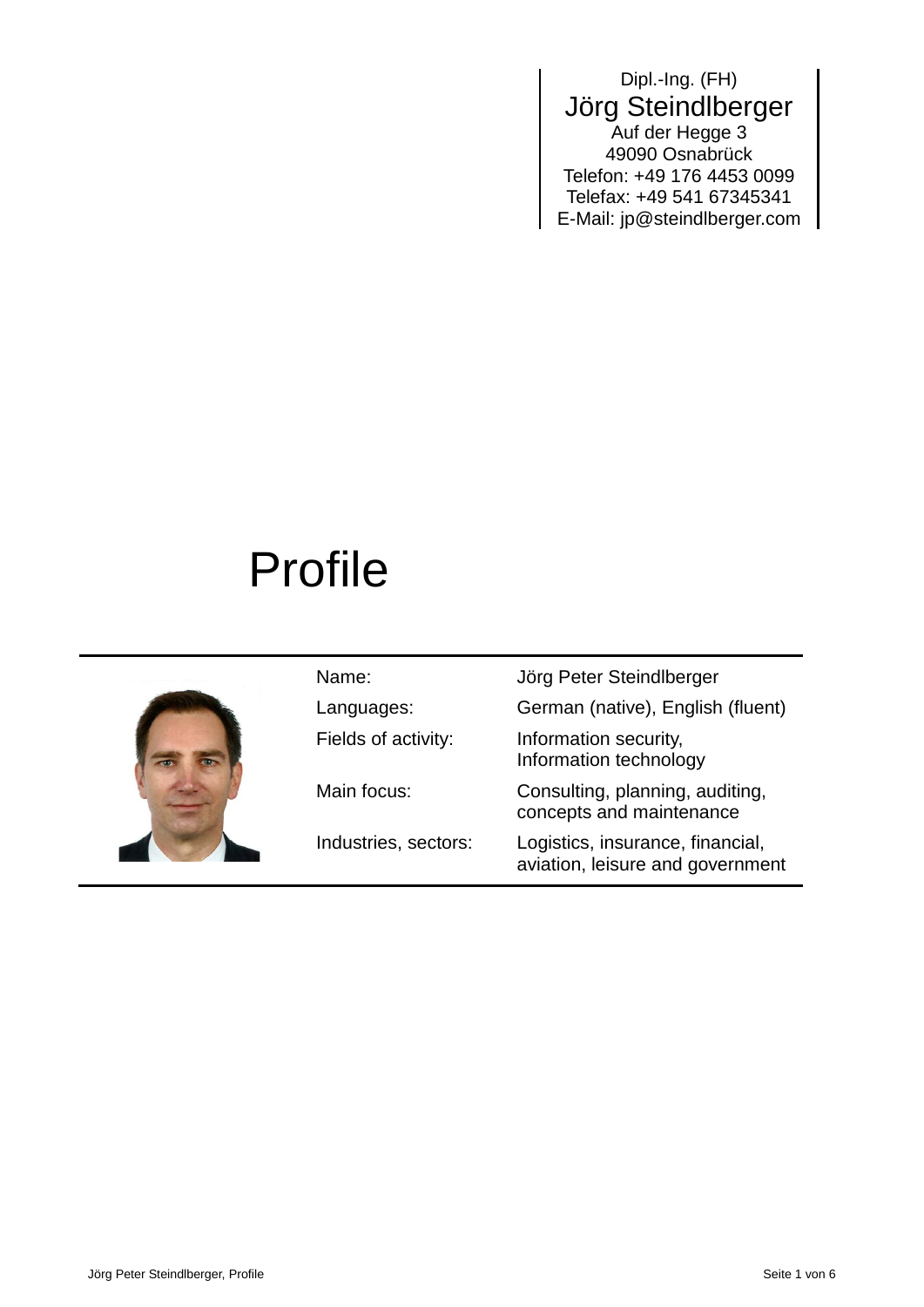### Curriculum Vitae

2010 – now Security and IT consulting, freelance

*Information security management IT security, auditing, consulting Linux and UNIX systems engineering (For details see chapter "project experience")*

2000 – 2010 Security and IT consulting, usd.de AG, Germany

*Linux and UNIX systems engineering Information security management IT security consulting Auditing PCI DSS compliance (For details see chapter "project experience")*

1995 – 2000 IT services and consulting, freelance

*Windows and Linux setups Small office networks, WAN connectivity*

1994 – 1999 University of Applied Sciences in Frankfurt on the Main, Germany

*Course of studies: Process engineering Focus: Energy management and nuclear power engineering Degree dissertation: Water treatment for energy plants Degree: Graduate engineer*

#### 1980 – 1993 School

*Secondary school: Kaiserin-Friedrich-Schule Bad Homburg, Germany Graduation: University-entrance diploma*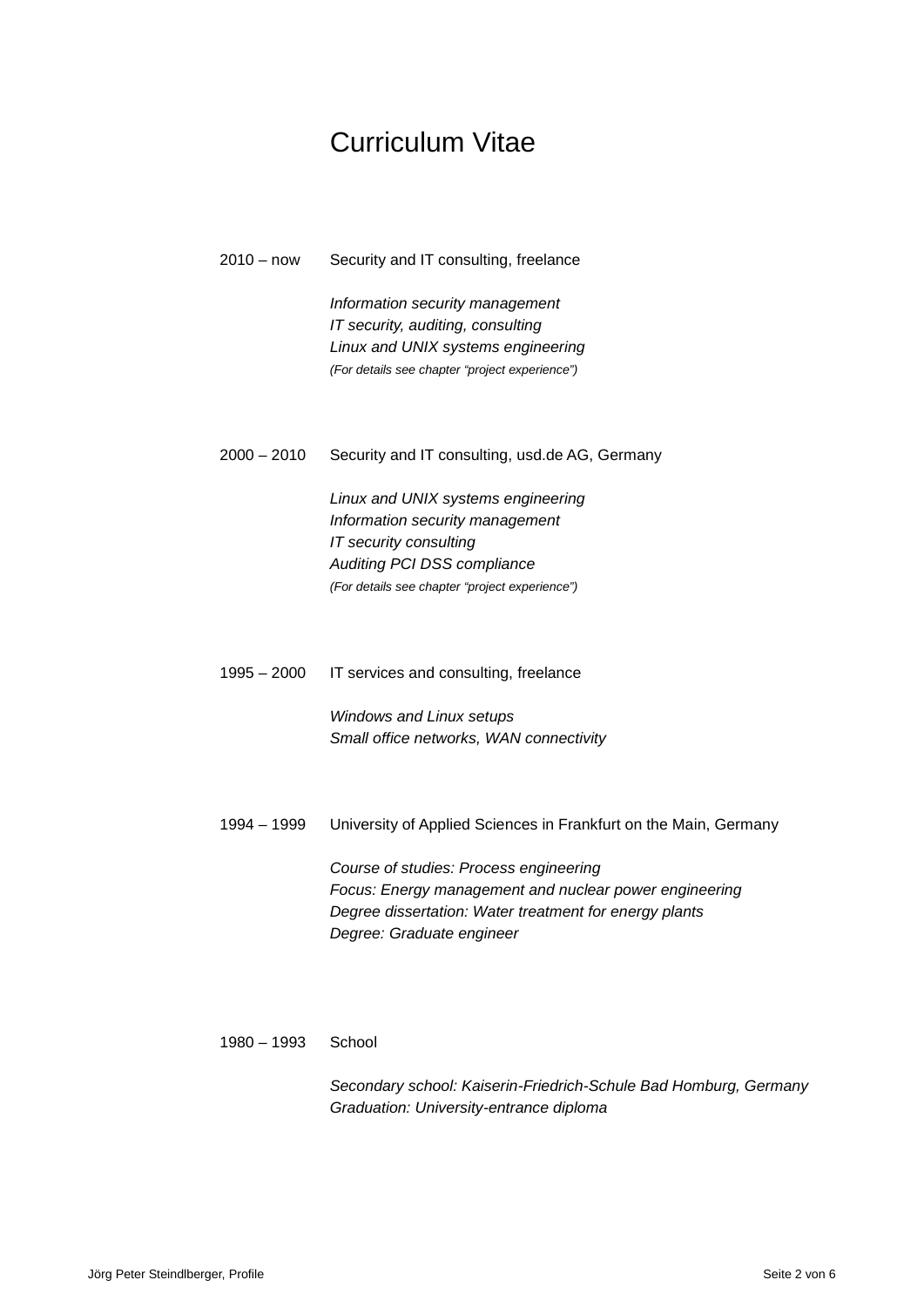### Main Focuses

Focus in information security:

- Information security management according to ISO 27001
- Encryption and PKI management according to ITU-T X.509
- Projects targeting compliance with PCI DSS

Focus in information technology:

- Planning and implementation of Linux and UNIX based systems
- Maintenance and improvement of productive environments
- Installation of integrated monitoring and management systems
- Elevating security levels of servers and applications
- Network management and network security
- Operating systems: AIX, HP-UX, RHEL, SLES, Debian
- Platforms: Bare Metal, VMware, Xen Project, Docker, Kubernetes
- Operational area: Databases, HA clusters, DevOps, automation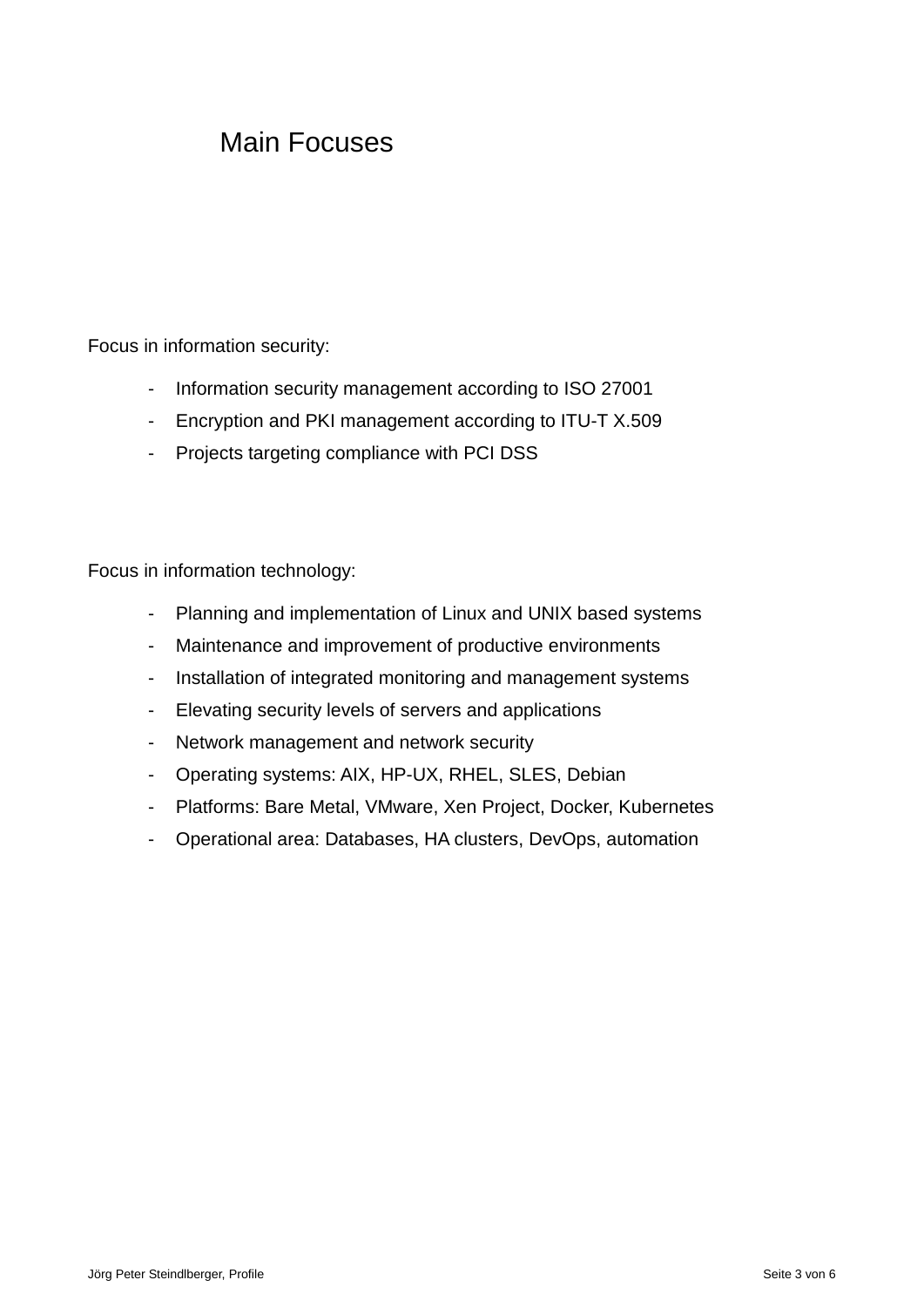## Project Experience

| 09/2020 - 01/2021   | Implementation of security requirements<br>Sector: Financial services                                                                                                                                                                                                                                                                                                                                                                                      |
|---------------------|------------------------------------------------------------------------------------------------------------------------------------------------------------------------------------------------------------------------------------------------------------------------------------------------------------------------------------------------------------------------------------------------------------------------------------------------------------|
|                     | -Implementation of automatisms for the usage of X.509 certificates on management boards<br>-Implementation of anti-virus software for Linux provided by Sophos<br>-Hardening of Apache HTTPD and Tomcat web application servers based on benchmarks by NIST,<br>CIS and others                                                                                                                                                                             |
| $08/2019 - 08/2020$ | Process automation for DevOps and legacy Linux environments<br>Sector: Financial services                                                                                                                                                                                                                                                                                                                                                                  |
|                     | -Implementation and maintenance of a Forman server to provide staging of CentOS and Red Hat<br>Enterprise Linux versions 7 and 8 as well as management by Ansible<br>-Providing tools and scripts for customers' self-service based on Ansible<br>- Access management based on Kerberos and Active Directory authentication for SSH, Samba, and<br>custom applications                                                                                     |
| $10/2018 - 05/2019$ | Migration of infrastructure for mobile and remote access<br>Sector: Government services                                                                                                                                                                                                                                                                                                                                                                    |
|                     | -Implementation of VPN tunnel terminators of different manufacturers<br>-Configuraiton and maintenance of infrastructure services like LDAP, DHCP and Radius<br>-Migration of data to PostgreSQL databases                                                                                                                                                                                                                                                 |
|                     | 10/2017 - 09/2018 Server staging and infrastructure maintenance in DevOps environment<br>Sector: Insurance                                                                                                                                                                                                                                                                                                                                                 |
|                     | -Staging of virtual servers based on VMware with CentOS and Red Hat Enterprise Linux in<br>versions 6 and 7                                                                                                                                                                                                                                                                                                                                                |
|                     | -Automation with Puppet, Satellite, Foreman and Kickstart<br>-Scripting of common and frequent duties with BASH, Perl, Ruby and Python                                                                                                                                                                                                                                                                                                                     |
| 09/2016 - 06/2017   | Design and implementation of server hardening processes<br>Sector: Financial services                                                                                                                                                                                                                                                                                                                                                                      |
|                     | -Design and development of server hardening concept for the operating system level (Unix, Linux)<br>-Research into security requirements as well as requests for compliance to regulations<br>-Implementation of server hardening of IBM AIX, Red Hat RHEL and SuSE SLES<br>- Automated reporting of applied hardening status to stakeholders and executives<br>-Implementation and maintenance of central access and encryption management based on X.509 |
|                     | 03/2016 - 08/2016 Establishing a platform for monitoring and incident management<br>Sector: Leisure services                                                                                                                                                                                                                                                                                                                                               |
|                     | -Implementation and configuration of Nagios server platform, migration of monitoring modules<br>-Providing web based platforms with secure transport and privileged access control                                                                                                                                                                                                                                                                         |
|                     | 06/2012 - 03/2015 Relocations and migrations of booking engines and gateways<br>Sector: Leisure services                                                                                                                                                                                                                                                                                                                                                   |
|                     | -Administration and modernization of Red Hat Systems from version RHEL4 with LVS LDirector,<br>load balancers, Heartbeat clusters, Apache HTTPD and Tomcat<br>- Administration of AIX and HACMP clusters<br>-Administration of Informix, Oracle RAC, Checkpoint Firewall, VMware ESXi, Veritas Netbackup<br>-Maintaining compliance with PCI DSS and general data protection requirements                                                                  |
| $04/2012 - 05/2012$ | Automation of a provisioning process for virtual machines running on Linux KVM                                                                                                                                                                                                                                                                                                                                                                             |
|                     |                                                                                                                                                                                                                                                                                                                                                                                                                                                            |
|                     | Sector: Online gaming<br>-Building of a modular shell script for a fully automated provisioning of virtual machines<br>-Configuration and usage of the Red Hat Kickstart technology based on Cobbler server<br>-Managing the KVM virtualization environment by using the LibVirt framework on CentOS                                                                                                                                                       |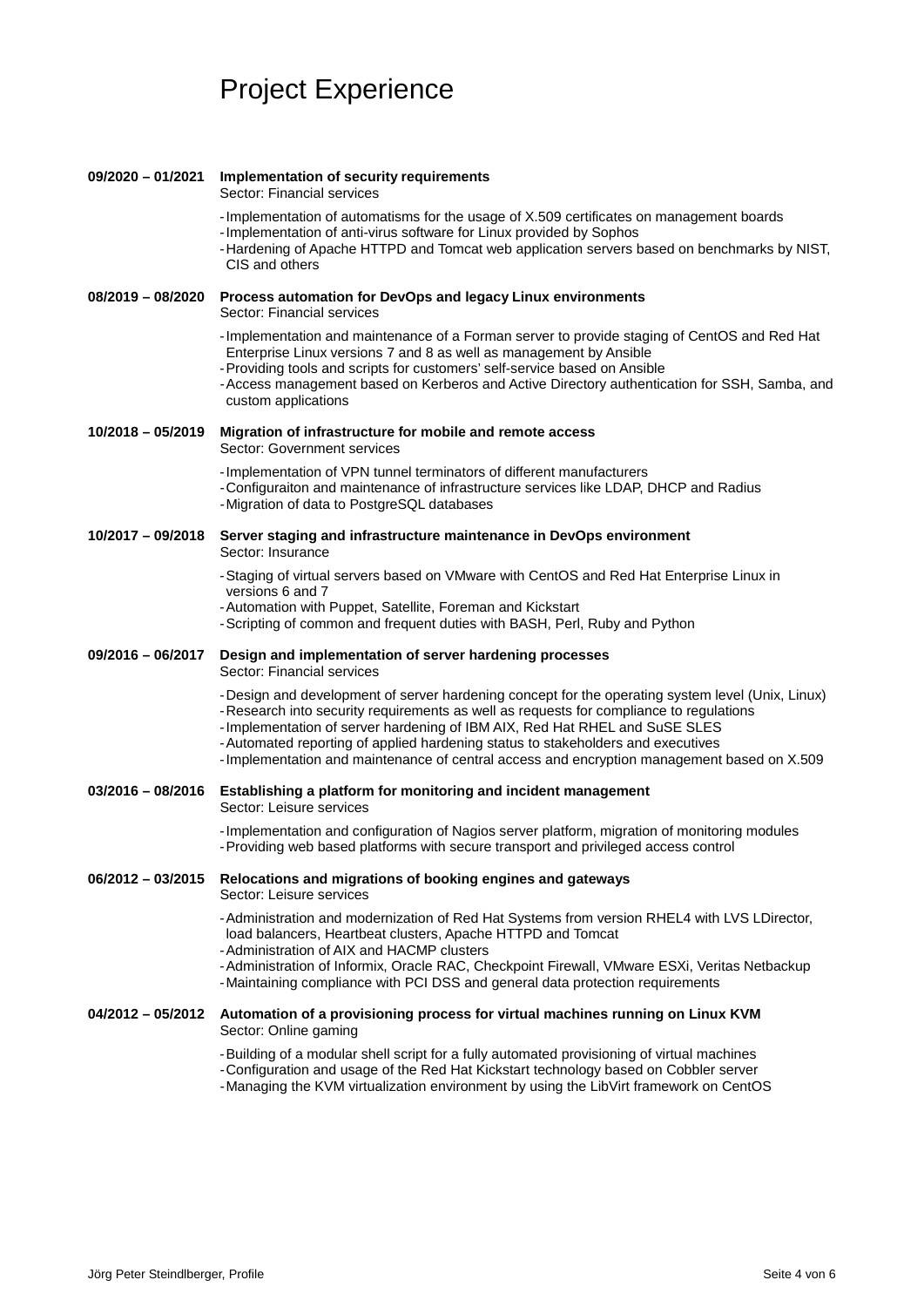#### **01/2012 – 03/2012 Development of guidelines and policies for information security** Sector: Multi-class IT services

- -Conception of an information security management system (ISMS)
- -Development of information security policies for customer's usage

-Analysis of requirements and identification of efficient implementations in compliance with ISO/IEC 27001

#### **11/2011 – 12/2011 Building a security concept for running public accessible web server portals** Sector: Insurance

-Identifying applicable frameworks; negotiated the Use of German "BSI Grundschutz" -Choosing measures to be enumerated and Implemented

**08/2011 – 11/2011 Outsourcing and migration of Linux based backend servers**

- Sector: Touristic
- -Design of a production environment based on VMware and Blade Servers Including SAN, LAN and WAN connectivity
- -Evaluating contract-compliant backup and disaster recovery strategies
- -Design of secure OS baseline installations and optional additional modules
- -Identification of sufficient security measures and implementation of access control, system hardening and high availability technologies
- -Migration of physical servers into virtual environment (P2V)
- -Migration of virtual instances into new VMware environment (V2V)
- -Installation and configuration of databases (Oracle, MySQL) and application servers

#### **03/2011 – 10/2011 Relocation of a disaster recovery (DR) data center** Sector: Aviation

- 
- -Engineering of WAN and VPN concept
- -Remote installation and configuration of Red Hat and SuSE Linux operating systems
- -Design and implementation of data replication concepts
- -Business continuity management (BCM) targeting recovery time and recovery point objectives

#### **09/2010 – 12/2010 Building a PCI compliant transaction platform**

Sector: Electronic payment

- -Identifying applicable requirements of payment card industry's data security standard (PCI DSS)
- -Installation and configuration of a file integrity monitoring (FIM) based on Samhain -Implementation of an event protocol server based on Yule
- -Identifying interface requirements for linking to company's security information and event management (SIEM)

#### **07/2010 – 05/2011 Migration of storage data for consolidating SAN storage boxes**

Sector: Multi-class IT services

- -Identifying different opportunities for individual migration of data depending on volume sizes and availability requirements as well as optimizing for Red Hat Enterprise Linux (RHEL versions 4, 5 and 6) and SuSE Linux Enterprise Server (SLES versions 8, 9 and 10) by using technologies like LVM, LVM2, Veritas Storage Suite, meta device mirroring and multi-pathing
- -Developing a concept for online migration of high available Linux systems running Veritas cluster, Red Hat cluster, Heartbeat and HP MC Service Guard
- -Planning, scheduling, performing and operating single migrations

#### **10/2009 – 06/2010 Outsourcing and re-build of control and booking systems**

Sector: Aviation, logistics

- -Identification of customer's requirements and pre-sales support for physical and virtual OS instances running SuSE Linux Enterprise Server and Red Hat Enterprise Linux
- -Analysis, evaluation and implementation of customer's design requirements and constraints
- -Design and implementation of security concepts as well as usage based accounting
- -Staging of Linux based virtual machines hosted by VMware

#### **08/2008 – 09/2009 Information security management**

Sector: Financial services, electronic payment

- -Analysis of business cases and sensitivity of IT applications
- -Identifying applicable regulatory requirements and legal restraint
- -Generating communication matrixes with information gathered during interviews with systems managers; defining protection requirements
- -Risk assessment, evaluation and analysis based on German BSI standard
- -Recommendation of risk mitigating measures